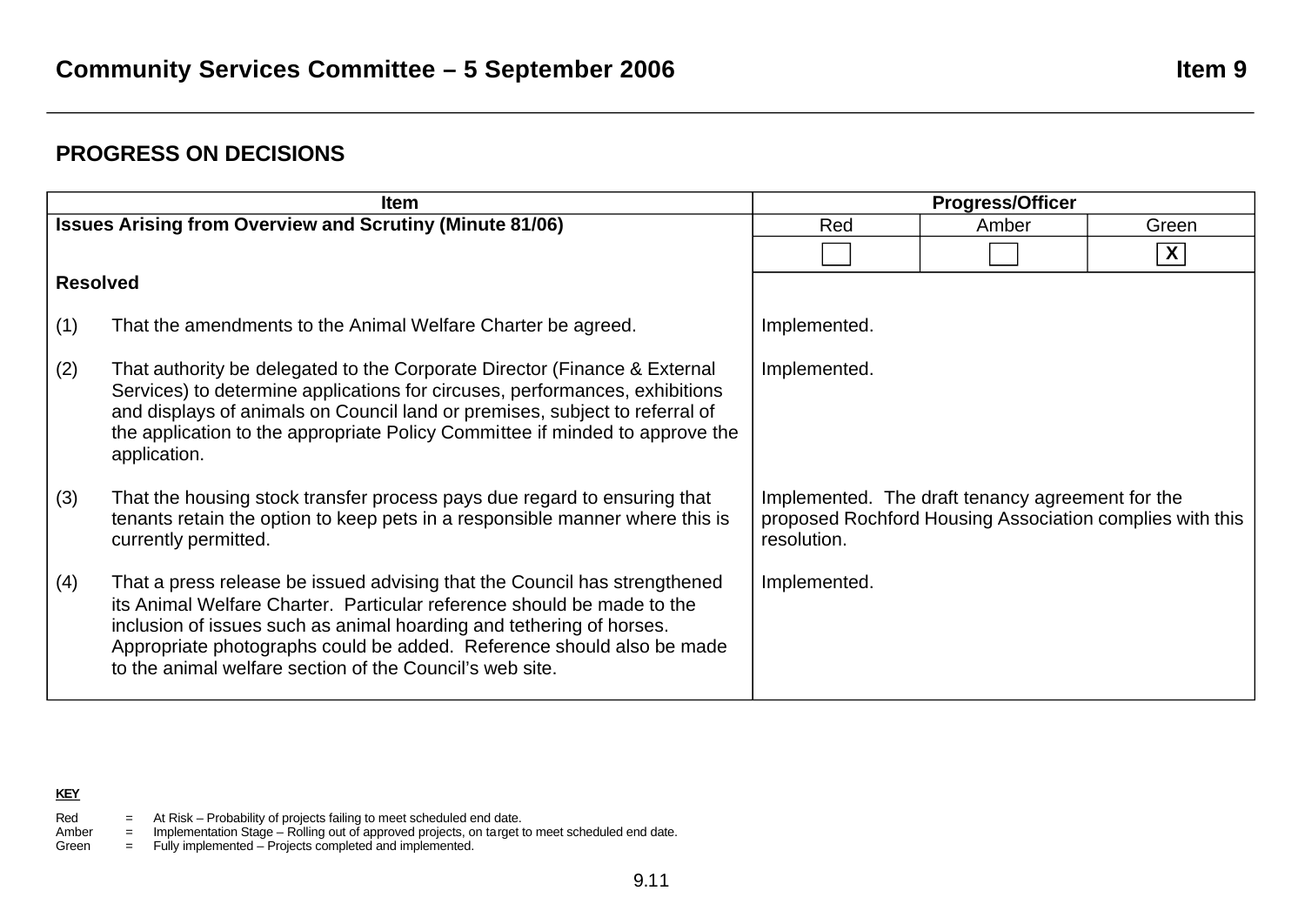| <b>Item</b>                                                               |                                                                                                                                           |                                                                                                                                                                                                                                     | <b>Progress/Officer</b> |       |       |
|---------------------------------------------------------------------------|-------------------------------------------------------------------------------------------------------------------------------------------|-------------------------------------------------------------------------------------------------------------------------------------------------------------------------------------------------------------------------------------|-------------------------|-------|-------|
| (5)                                                                       | Council.                                                                                                                                  | That the revised Charter be circulated as widely as possible, to include<br>veterinary surgeries, libraries, parish councils, citizens' advice bureaux, the<br>County Council's Cabinet Member for Localism and all Members of this | Implemented.            |       |       |
| (6)                                                                       | (CD(ES))                                                                                                                                  | That a copy of the revised Charter be sent to other local authorities,<br>commending it to them and inviting them to consider publishing their own.                                                                                 | Implemented.            |       |       |
| Reconfiguration of Cancer Services in Essex - Formal Consultation (Minute |                                                                                                                                           |                                                                                                                                                                                                                                     | Red                     | Amber | Green |
|                                                                           | 82/06)                                                                                                                                    |                                                                                                                                                                                                                                     |                         |       | X     |
|                                                                           | <b>Resolved</b>                                                                                                                           |                                                                                                                                                                                                                                     |                         |       |       |
| (1)                                                                       | That the Council's response to the proposals for the reconfiguration of<br>cancer services in Essex is to support the following options:- |                                                                                                                                                                                                                                     | Implemented.            |       |       |
|                                                                           |                                                                                                                                           | Cancer Networks – a new network for north-east, mid and south<br>Essex.                                                                                                                                                             |                         |       |       |
|                                                                           |                                                                                                                                           | Upper Gastro-Intestinal Cancers – develop the existing specialist<br>surgical centre in Chelmsford.                                                                                                                                 |                         |       |       |
|                                                                           |                                                                                                                                           | Head and Neck Surgery – establish a specialist surgical centre in<br>Chelmsford to serve south-east, south-west, mid and north-east<br>Essex.                                                                                       |                         |       |       |

## **KEY**

- Red  $=$  At Risk Probability of projects failing to meet scheduled end date.
- Amber = Implementation Stage Rolling out of approved projects, on target to meet scheduled end date.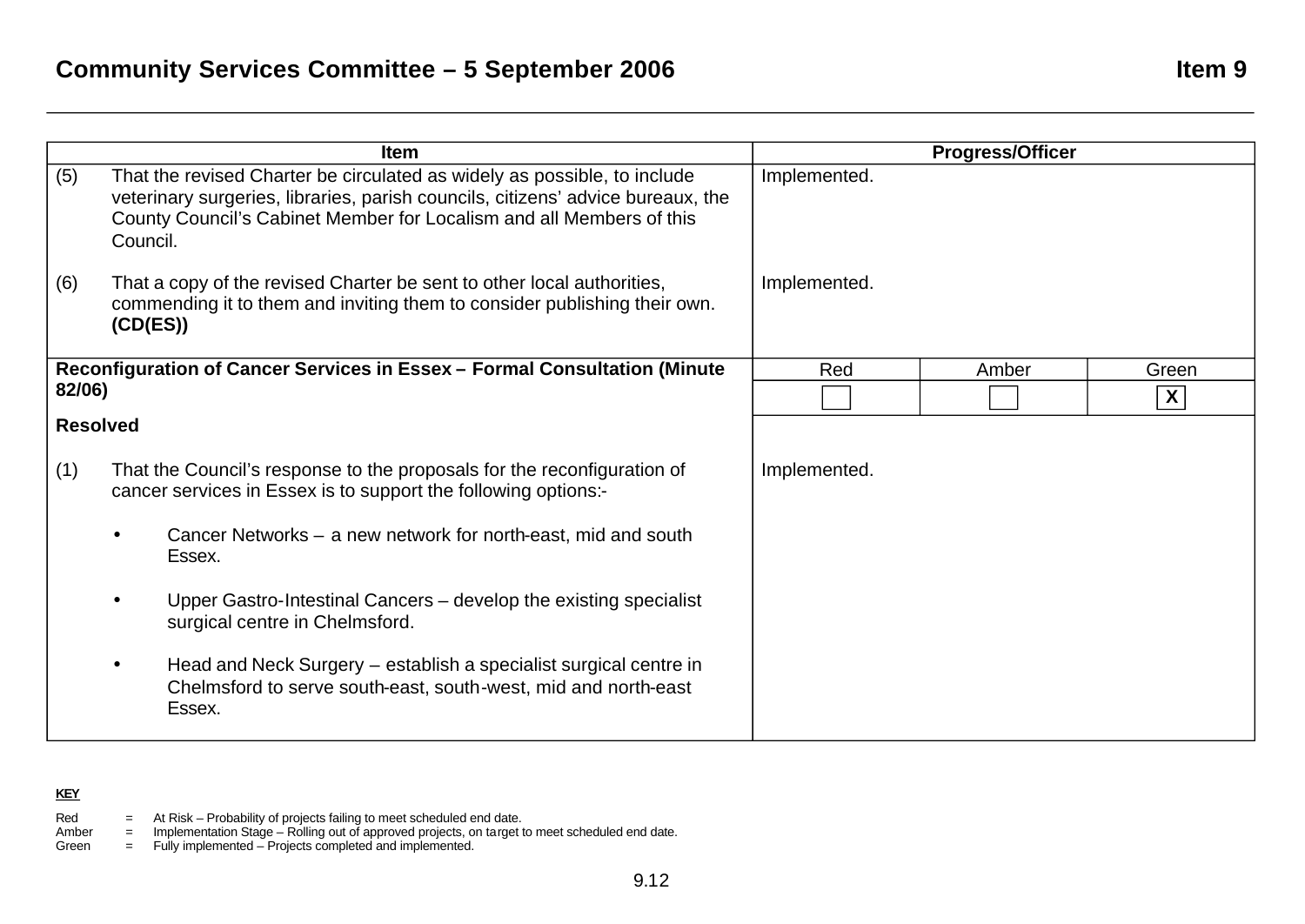| <b>Item</b>                                                                                                                                                           |                                                                                                                                                                                                                                                                                                                                                                                                                           | <b>Progress/Officer</b>                            |                           |                  |
|-----------------------------------------------------------------------------------------------------------------------------------------------------------------------|---------------------------------------------------------------------------------------------------------------------------------------------------------------------------------------------------------------------------------------------------------------------------------------------------------------------------------------------------------------------------------------------------------------------------|----------------------------------------------------|---------------------------|------------------|
| (2)                                                                                                                                                                   | That in supporting the above options this Council is concerned to ensure that<br>other aspects of patient care such as aftercare and transport would not be<br>adversely affected, that excellent channels of communication would exist<br>between the host surgical centre and the local hospital and that all<br>necessary resources such as specialist nurses and intensive care beds<br>should be available. (CD(ES)) |                                                    |                           |                  |
| Housing Revenue Account Business Plan - Review and Update (Minute<br>83/06)                                                                                           |                                                                                                                                                                                                                                                                                                                                                                                                                           | Red                                                | Amber                     | Green            |
|                                                                                                                                                                       |                                                                                                                                                                                                                                                                                                                                                                                                                           |                                                    |                           | $\boldsymbol{X}$ |
| <b>Resolved</b>                                                                                                                                                       |                                                                                                                                                                                                                                                                                                                                                                                                                           |                                                    |                           |                  |
| That the update to the Housing Revenue Business Plan 2004's Action Plan be<br>agreed. (CD(ES))                                                                        |                                                                                                                                                                                                                                                                                                                                                                                                                           | Implemented.                                       |                           |                  |
| Donation of Redundant Teen Shelter to Stambridge Community Centre                                                                                                     |                                                                                                                                                                                                                                                                                                                                                                                                                           | Red                                                | Amber                     | Green            |
|                                                                                                                                                                       | (Minute 84/06)                                                                                                                                                                                                                                                                                                                                                                                                            |                                                    | $\boldsymbol{\mathsf{X}}$ |                  |
| <b>Resolved</b>                                                                                                                                                       |                                                                                                                                                                                                                                                                                                                                                                                                                           |                                                    |                           |                  |
| That the redundant teen shelter from Sutton Court Drive playspace be donated to<br>Stambridge Community Centre, provided they can fulfil the following requirements:- |                                                                                                                                                                                                                                                                                                                                                                                                                           | Response awaited from Stambridge Community Centre. |                           |                  |
| (1)                                                                                                                                                                   | Take full responsibility for the equipment; its collection and any planning<br>requirement.                                                                                                                                                                                                                                                                                                                               |                                                    |                           |                  |
| (2)                                                                                                                                                                   | Demonstrate that they have consulted fully on the suitability of the shelter.                                                                                                                                                                                                                                                                                                                                             |                                                    |                           |                  |

## **KEY**

Red  $=$  At Risk – Probability of projects failing to meet scheduled end date.

Amber = Implementation Stage – Rolling out of approved projects, on target to meet scheduled end date.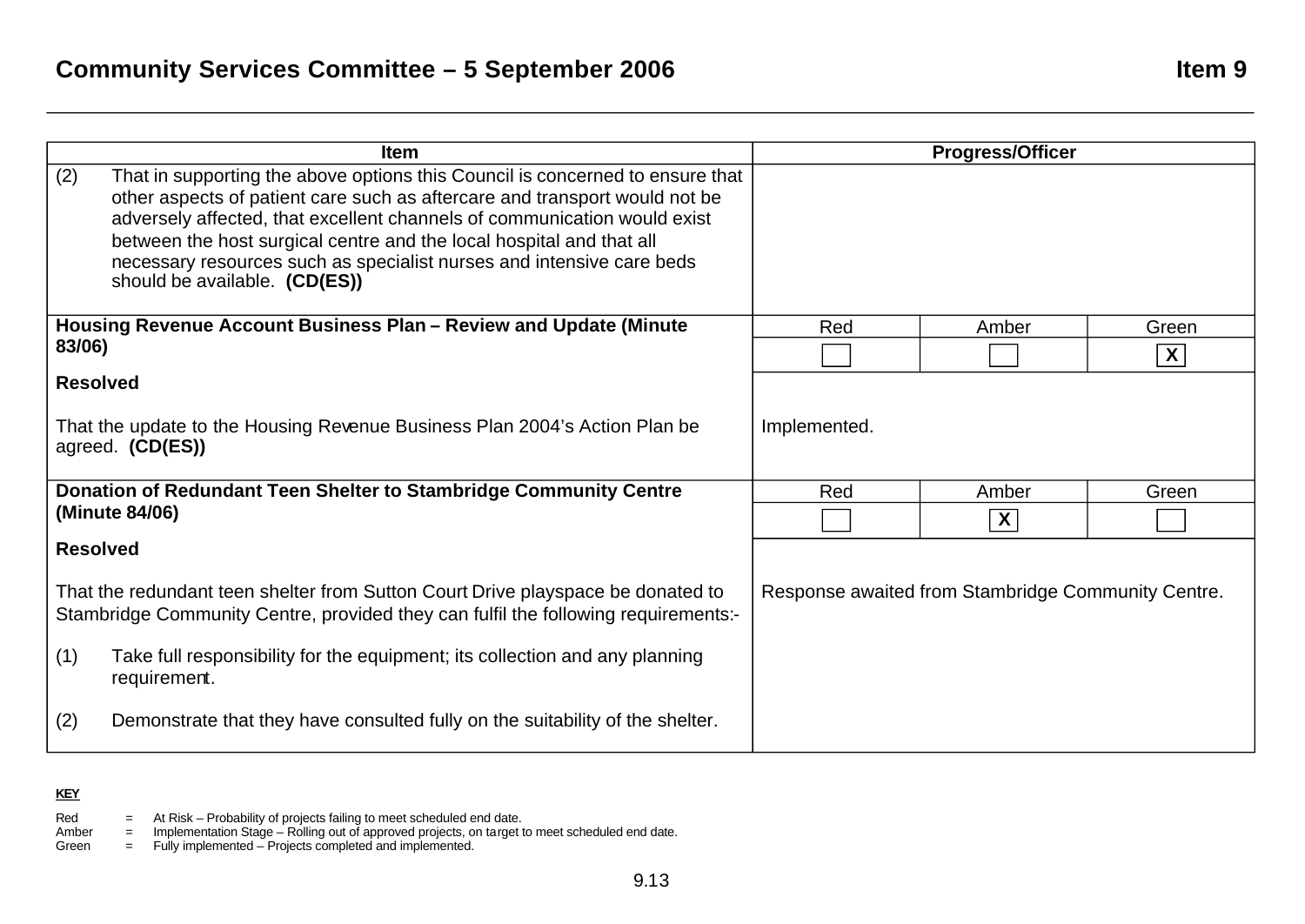| <b>Item</b>                                                                                                                                  | <b>Progress/Officer</b>                                                                                                           |       |       |
|----------------------------------------------------------------------------------------------------------------------------------------------|-----------------------------------------------------------------------------------------------------------------------------------|-------|-------|
| (3)<br>Confirm that the location is suitable for such a shelter. (CD(ES))                                                                    |                                                                                                                                   |       |       |
| <b>Opening of Pooles Lane Pavilion as Public Toilets (Minute 85/06)</b>                                                                      | Red                                                                                                                               | Amber | Green |
|                                                                                                                                              |                                                                                                                                   |       | X     |
| <b>Resolved</b>                                                                                                                              |                                                                                                                                   |       |       |
| That the request from Hullbridge Parish Council be refused. (CD(ES))                                                                         | Implemented. Hullbridge Parish Council advised that<br>further proposals from them will be presented to<br>Committee in November. |       |       |
| <b>Private Sector House Condition Survey (Minute 86/06)</b>                                                                                  | Red                                                                                                                               | Amber | Green |
|                                                                                                                                              |                                                                                                                                   |       |       |
| <b>Resolved</b><br>That a private house condition survey be carried out; funding to be met from the<br>closure of accounts 2005/06. (CD(ES)) | Joint contract being finalised with Basildon and Thurrock<br>Councils. Survey to be completed by Christmas 2006.                  |       |       |

Amber = Implementation Stage – Rolling out of approved projects, on target to meet scheduled end date.

Red  $=$  At Risk – Probability of projects failing to meet scheduled end date.